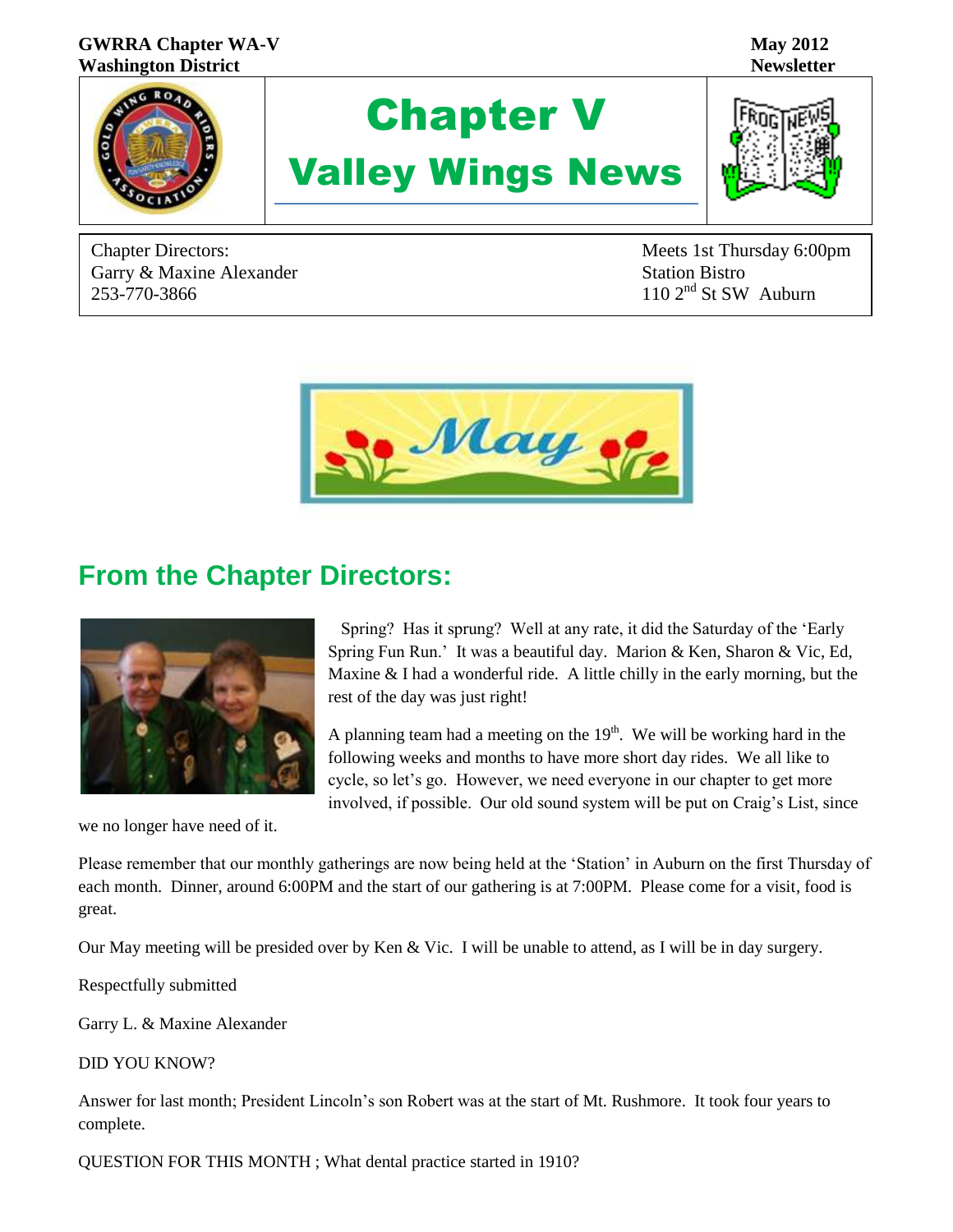

# **FROM ASSISTANT CHAPTER DIRECTORS:**



 Dennis is in Iowa with family will return next month with his comments and suggestion. .

Dennis



# **FROM HONORARY ASSISTANCE CHAPTER DIRECTOR:**

Support Your Chapter



 Now that the weather is turning more favorable, let's get more serious about riding. A group of us went for a 252 mile round trip ride a week or so ago. Went to chapter 'C' Early Spring Fun Run, a lot of planning went it to their ride and we were fortunate enough to take advantage of their planning. Now it's our time to start planning. I, for one, will be plotting a couple of rides during the summer, as soon as I figure the route, I'll get together with Jim Johnson and get it scheduled.

 We need more input from you, our members, pick out a destination, whether it be to see a camel or the wolf pack or some other exotic place. A one day ride or a weekend ride, even a ride to breakfast and

back. You come up with whatever you can think of and we will see that it gets scheduled. See or call Jim Johnson, Garry or myself.

Ride with care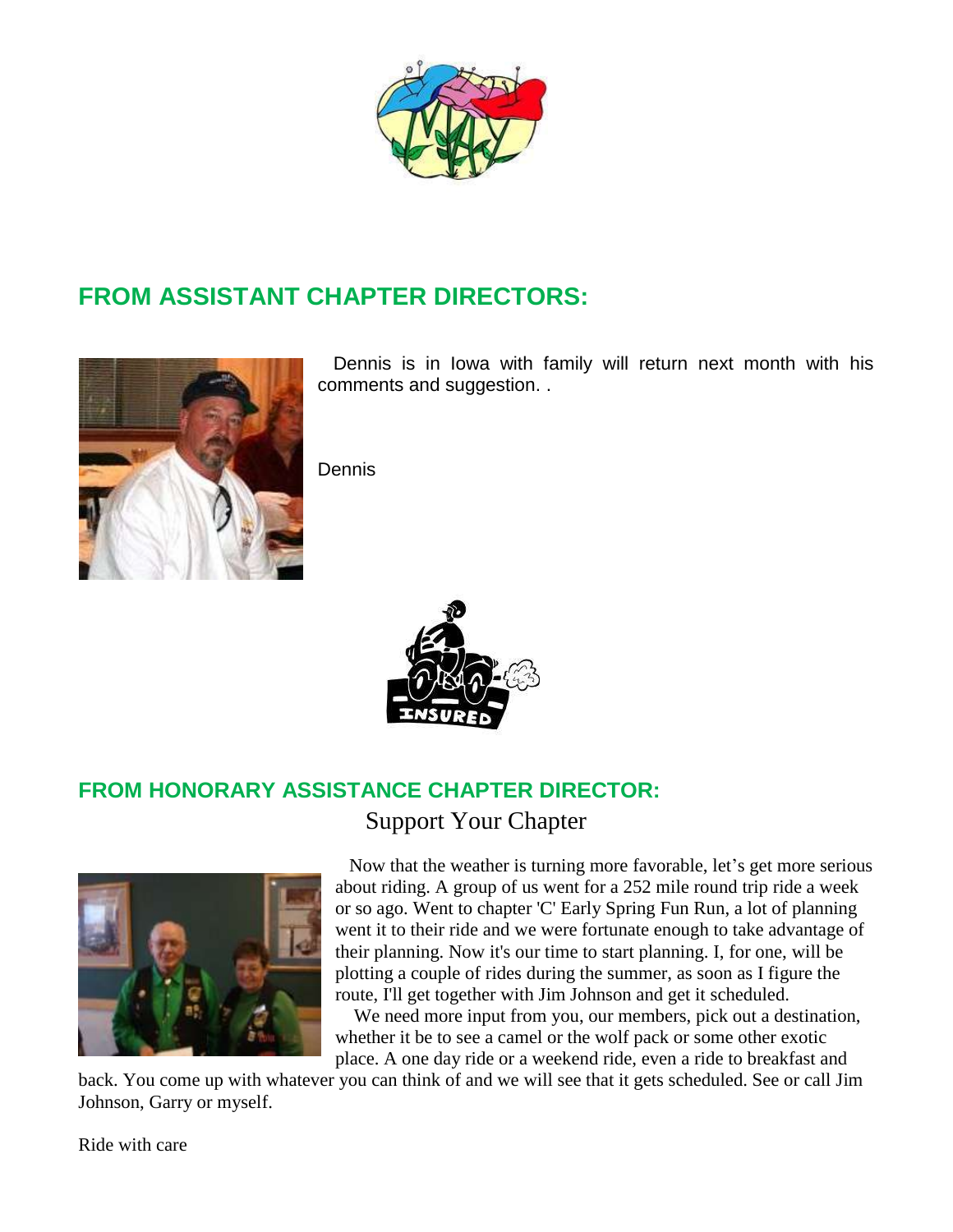

## **From the Chapter Educator:**



From the desk of John Doughty GWRRA Chapter Educator Chapter V

MAY - Motorcycle Awareness Month - THE ROADWAY INTERSECTION - 23% of intersection accidents results in death

The new riding season is here READY-OR-NOT and the roadway intersection provides motorcyclists challenges that perhaps the other vehicle driver might not experience. **Visibility is the key to our survival while entering intersection.** It is up to **YOU** to be seen by others. It is up to **YOU** to make the other drivers aware that you are there.

The intersection is a dangerous and perhaps a deadly place according to the State Farm statistics for the state of Washington where twenty-three (23) percent out of sixty-five (65) percent of the intersection accident results in death. It is imperative that we drivers of motorcycles take due diligence to use whatever methods we have at our disposal to compete for this available space. The phenomena we are experiencing are being generated by the masses of people as they drive their vehicles traveling over the roadways today.

There are many vehicles on our roadways that people are oblivious to what is around them. The drivers have become just plain numb due to the enormous volume of traffic so much so that this volume tends to create invisible vehicles. When a driver has full concentration and is performing the duties as a driver, they are sometimes hard pressed to recognize even full sized vehicles moving about the roadway much less a vehicle that is smaller, faster, and less obvious a vehicle such as the motorcycle. Drivers are subconsciously **visualizing through the space** occupied by the motorcycle rather than acknowledging that the space has something in it. To explain why this may be happening we only have to identify the many things that distract the driver from the task of driving. Driving, for a large number of people, has become automatic and these automatic responses appear to need no conscious input from the driver. In reality, today more than ever, there needs to be personal commitment to do everything possible to avoid these potentially lethal drivers. Not only is the driver overwhelmed with the sheer volume of traffic, the driver has become saturated with technical gadgetry creating distractions of greatest magnitude.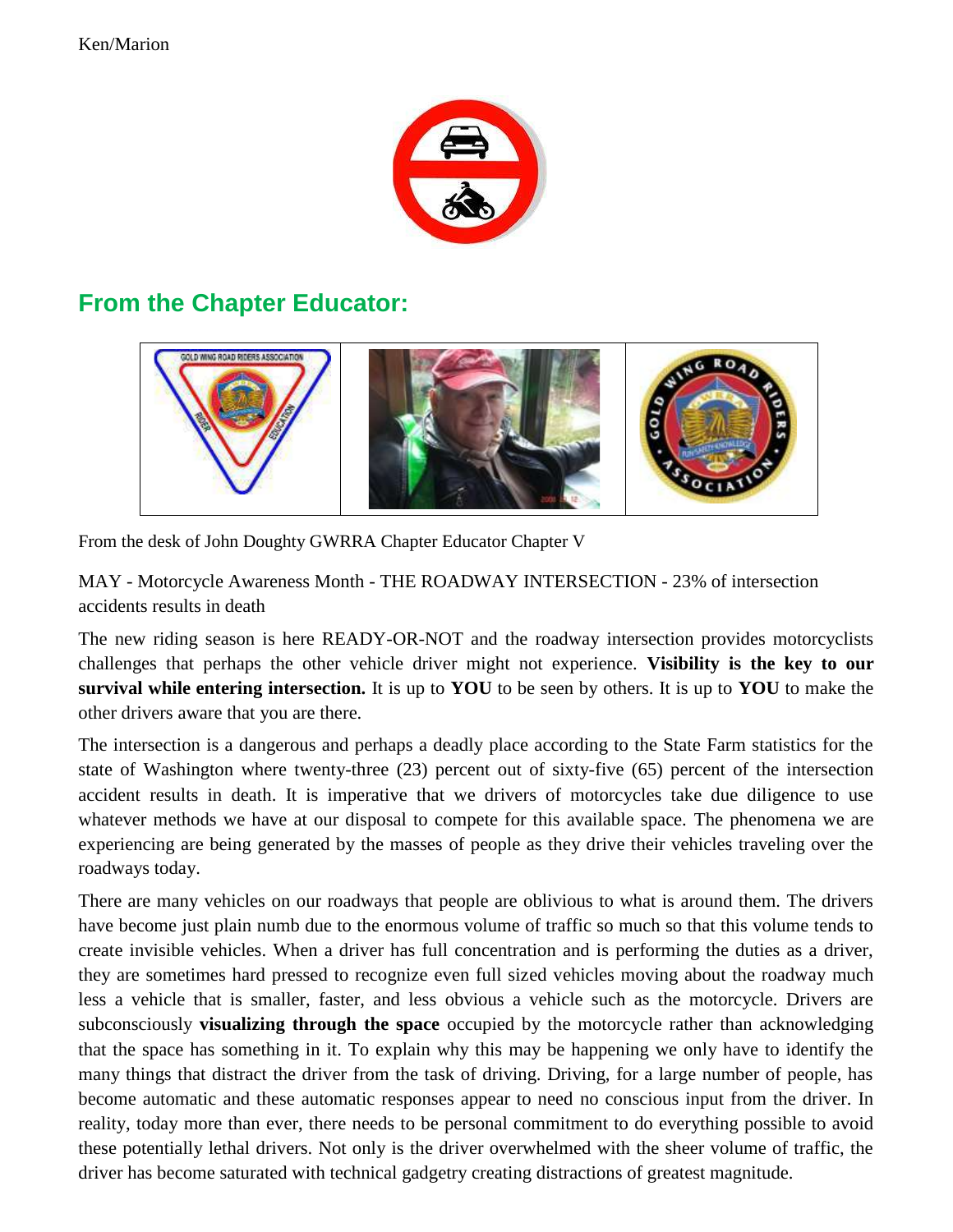Distractions have definitely taken away a portion of our concentration level that is much needed to survive in today's driving environment. The radio (music, talk, and citizen band), the MP3 players, CD players, and yes, even some cassette tape players are still out there. All these media variations put a driver's attention and mood into various states of tranquility or in some cases extreme hostility. Then there is the expanded communication levels with BLUE tooth, cell telephone, texting, global positioning devices (GPS), and believe it or not, watching video players while driving. Let us not forget the book, newspaper, or map reading that goes on while driving. Or how about the hair dryer, hair styling, shaving, and cosmetic primping that also takes place while driving. Of course, there is the eating, drinking that also goes on all during the confines of the automobile or truck, and **ALL while** driving through the intersections. Scary huh?

Adding a flashing headlight to your arsenal of weapons will enhance your visibility. A flashing headlight is a small investment to pay if it gets the attention of a distracted driver coming at you or pulling up behind you. Modulating headlights are legal in all 50 states by Federal Standard 49 CFR Part 571.108 and Executive Order 12866. Canada has their own laws regarding modulating headlights similar to the United States - Canadian Motor Vehicle Standard # 108. Lighting gets you noticed at the intersections and on the open roadways. Ensure that your headlight is on, running lights on and all working and your accent lights are functional and turned on. Make sure your taillights are in working order and do not forget about your directional signals. Your pre-ride check should identify if something is not working and allow you a chance to fix it before it makes the difference between being visible or non-visible.

In addition, wearing high visibility vests for both rider and co-rider. Adorn brightly colored helmets or choose WHITE as the most visible color according to many safety studies. Ever notice what color helmet our law enforcement folks wear? Add reflective tape to your helmets and jackets. Wear bright accent colors on your cloths, motorcycle, and helmet. All of these suggestions are helpful additions to becoming visible to that other driver. As a side note, consider a WHITE helmet as your next investment and take notice the next time you see a group of motorcyclists heading down the road. Notice what color helmet is standing out among all the other dark motorcycle colors. Notice the WHITE helmet through the black road or pavement. Notice the WHITE helmet through the green foliage and trees. Notice the WHITE helmet standing out among the dark colored motorcycles and other dark colored vehicles. Notice the WHITE helmet is still seen through the gray buildings back ground, busy traffic signals, cluttered traffic signs, multiple advertisement bill and reader boards.

Other than adding lights, clothing, and WHITE helmets as part of your arsenal of defensive weapons, there is still more that you can do. By making distinct and deliberate movements as you complete your approach to the intersection. The movements such as weaving, turning your head, or repeated brake light activity should cause enough attention to get those other driver's attention and tell them that you are there. Do things that break you out of the ordinary traffic doldrums. Identify yourself and that you are taking up the space. Perform out of the ordinary behaviors that draw attention to you that will provide you added visibility. By drawing attention to your motorcycle, the attention will allow you to be recognized by those other drivers. As you approach the intersection, start an obvious weave within the bounds of your lane. Begin slowing down well before you plan to stop. Tap your brake lights several times well ahead of where you plan to stop. All of these suggested acts to drawing attention to you and your presence. You have a right to be there. Although you do not take up a full lane such as that of a car or truck, you still have the legal right to use the intersection as any other vehicle does without fear of negligence by the other driver. Although we have the right, there is no guarantee that others will observe that right, so it falls on YOU to be vigilant at the intersection.

One more suggestion towards surviving the intersection, **THINK** that you are **INVISIBLE** to the other drivers. Do whatever it takes to make yourself **VISIBLE**.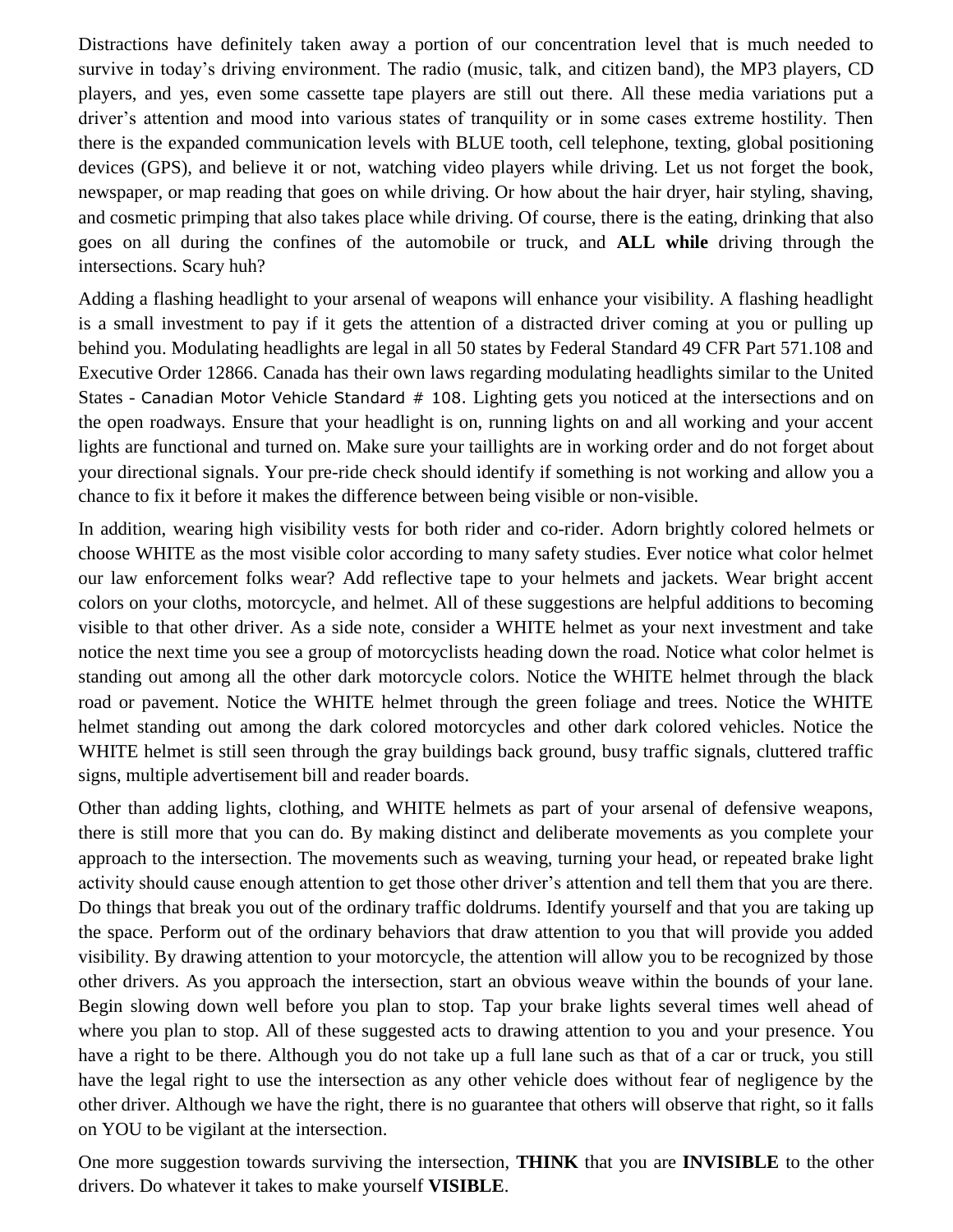.

GWRRA Chapter Educator –

JOHN E. DOUGHTY

#### **CHAPTER V RIDES ON CHAPTER C'S EARLY SPRING FUN RUN**

Vic & Sharon Parr

I received a call from Garry Alexander (our Chapter Director) asking me to send out a phone tree message that a group from our chapter would meet at the Denny's restaurant in Auburn at 6:00 AM to take the ride up to the Angel of the Winds Casino near Arlington for Chapter C's Early Spring Fun Run. When I mentioned the meeting time to my better half I could see the look of agony on her face. This woman is not an early riser, but she resigned herself to the fact that Garry promised a nice day and a great ride.

So, that's the way the day started. We donned our heated gear, plugged it all in, and off we went to meet the others. They (Garry and Maxine Alexander, Ken and Marion Harter, and Ed Miller) were chatting among themselves as we arrived. After some welcome hugs and words we were on the road to the gathering place at the casino.

We arrived in plenty of time to begin our registrations, obtain some tickets that allowed us to register at the casino desk and get their tickets for a discount on breakfast and also a welcome gift of \$5.00. All of that gift went toward a gas purchase. We finished our breakfast and went back to start our Fun Run adventure at the first checkpoint. We were given some door prize tickets and an opportunity to dip our hands in the toilet bowl for a treat. Several ladies refused because the guys had left the seat down. Ewwwww!

Our rides took us through some beautiful and scenic countryside. The weather was cool and we could see some of the mountains in the distance. The second check point was at a ice cream store and we threw some darts to enable us to gather some more door prize tickets. Off we went for a leisurely ride to the third checkpoint where we drew some golf balls from a bag to be rewarded some more door prize tickets. More scenic riding brought us to a park where it was potty time and another opportunity for some door prize tickets. Checkpoint four was at a parking area near the Boeing plant – again more door prize tickets and finally a short drive to the last checkpoint.

Door prizes awaited those with the lucky tickets and barbequed hamburgers, hotdogs, salads, and drinks were consumed by the now hungry participants. Early registration gift certificate was presented to a young man and many more door prizes were given out. The 50-50 monies 109166were won by some lucky person (none of us, sad to say) and we were given a heartfelt thanks by the Chapter C Director. With full tummies and a feeling that we had enjoyed a well planned event we headed back home.

Many thanks to Chapter C for putting together a great event. We look forward to attending again next year and we hope that more from our chapter will join us.

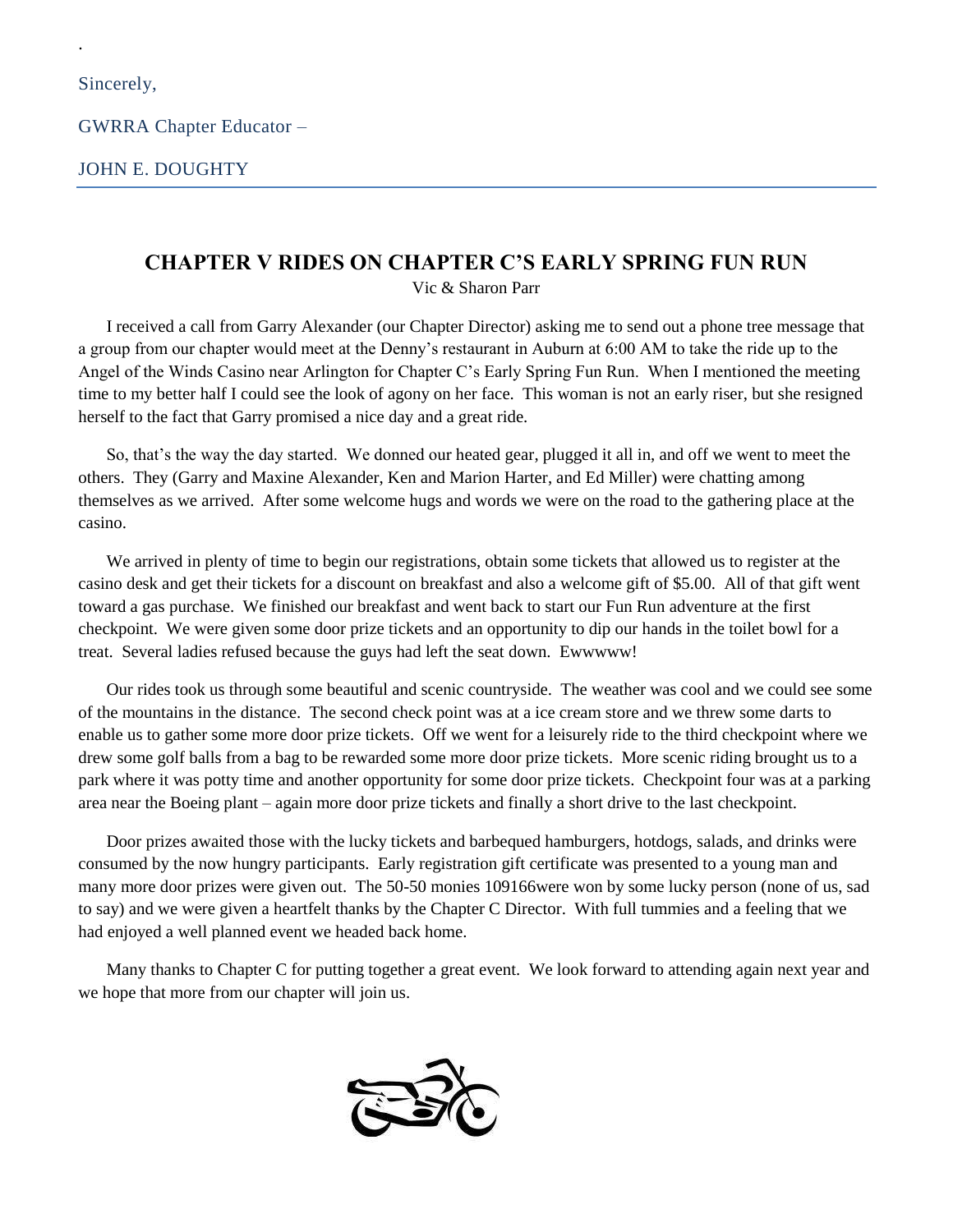#### **Motorist Awareness Division/Program**



This past month has been extremely busy for me since I have personally visited many schools, driver's training organizations and even some church groups. Many have shown an interest in the presentations but have a reluctance since any type of driver education has been eliminated due to budget restraints. Other schools feel they might be a good fit for the Health or Shop classes. Some schools require a volunteer form to be completed for a background check. Takes me back to my security clearance days with the military and previous employers. No matter, I feel it is worth the effort.

I have been fortunate that the Federal Way School district has a driver's education program and currently I have given presentations to almost 300 students. Our own summer activities will take away more opportunities, but I'm hoping for more presentations when school starts this fall.

The month of May is Motorcycle Awareness month. What better time to be pro-active in getting word out to current drivers and those who will soon join the crowds on the roads. The Washington chapter "V" of GWRRA is hosting an All Motorcycle Mall Show on the weekend of May 18-20 at the South Hill Mall in Puyallup. Plans are for several vendors and presentations that will show our dedication to safety through training and education.

We must be aware that there will be even more motorcycles on the roads in the future due to economics. Gas prices are changing a lot of our lifestyles. Hopefully with the information we can share with the riders they will have a safe, fun-filled ride.

Vic Parr Motorist Awareness Program Liaison



### **From the chapter couple of the year:**



 Well, fellow riders – here we are in the midst of Spring. I think the cold weather is past and snow in the lowlands is no longer a threat. Just the replacing rain. Sure makes the dry days a welcome sight doesn't it – especially if it is on the weekend.

We joined several other Chapter V members on a ride to Chapter C's Spring Fun Run. The meeting place for our group ride was at oh-dark-oh-clock and my honey felt the need for the heated outfit. We had to try out the new connections that Dennis Murphy helped me install anyway. Everything worked just fine and

we had a very enjoyable time at their event.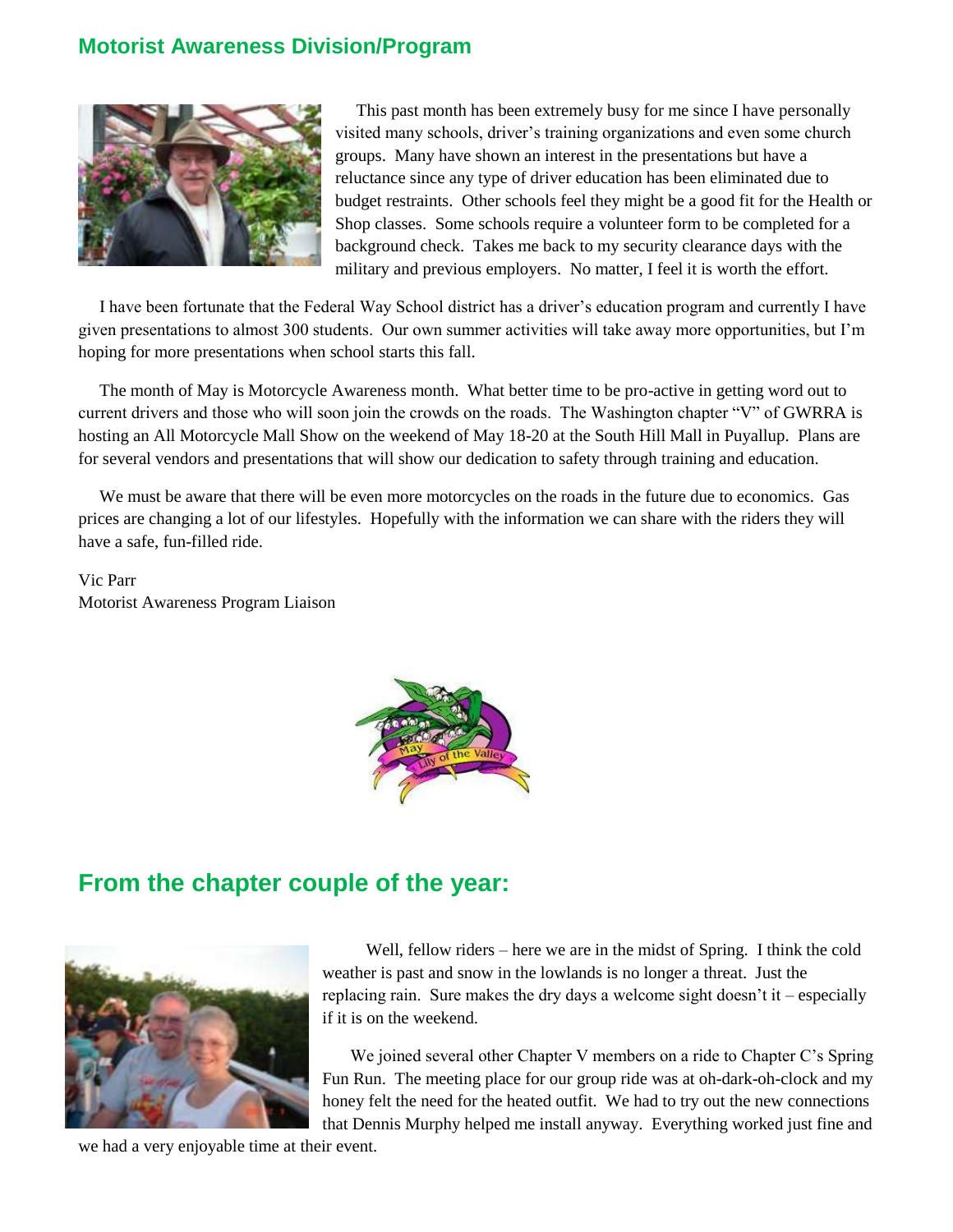Our chapter ride coordinator (Jim Johnson) is begging for ride suggestions from our members. Somewhere special you would like to share on a group ride? Maybe just a little picnic. These are all events that help to bring our chapter together. Maybe we will encounter someone who would like to join us for the ride, and who knows – become a chapter member.

Our upcoming Mall Show could be a means to meet new friends also. Sharon and I will be overseas in Turkey during that event, so the rest of you will have to be the substitute Couple of the Year and wear your welcoming smiles. If you attend, be proud of your chapter and display our green colors.

Smile often and ride safely.

Vic & Sharon WAV Couple of the Year



 Again Dennis will be back next month with him wisdom and helpful hints on **"how to"**

Dennis.

**FROM THE CHAPTER TECHNICAL ADVISOR:** 

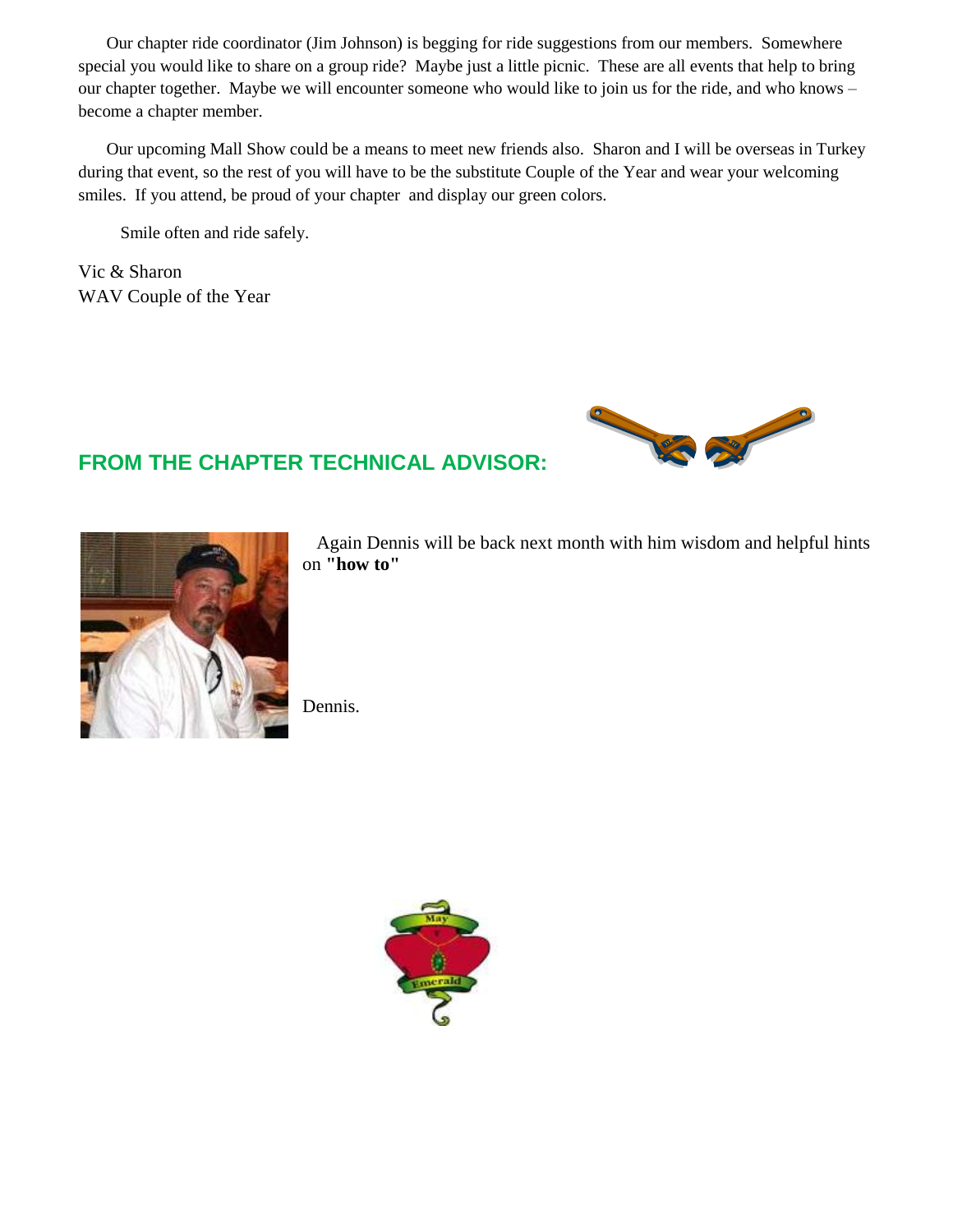### **FROM THE CHAPTER SECRETARY**



#### Chapter WA "V" April 5, 2012 Gathering

Chapter Directors, Garry and Maxine Alexander held the Chapter "V" gathering at The Station Bistro in Auburn. Special guests tonight are Betty Willard and Sam and Robin Stuart.

Sam and Robin spoke to everyone on the upcoming "Run for the Dog's. This annual ride is for the benefit of Dogs of American and a very worthy cause. Maxine's own Levi came from Dogs of America.

John Doughty reminded everyone to "check your tires". As we get ready for the riding season, we need to prepare ourselves both physically and mentally. Practice

sharpening our skills. Contact John for information on upcoming training classes. Special Olympics is on June 2<sup>nd</sup> and volunteers are needed.

Future and Upcoming Events include:

- April  $T^{th}$  to  $11^{th}$  Chapter "V" is hosting the Federal Way rest area. There is a sign up sheet for volunteers.
- April  $14<sup>th</sup>$  is Chapter "C" Early Spring Fun Run. Some of our Chapter members are going to attend. This is always a wonderful ride.
- May  $6^{\text{th}}$  is Chapter "M" Fun Run
- May  $12^{th}$  is Chapter "Q" Crazy Ride
- May  $18<sup>th</sup>$  to  $20<sup>th</sup>$  is Chapter "V" Mall Show. Please register as soon as you can. This is helps us to know how many to expect and decide how to place the bikes in the Mall area.
- May  $20^{th}$  is Brother's Power Sport's  $4^{th}$  Annual Armed Forces Ride
- May  $25<sup>th</sup> 27<sup>th</sup>$  is Chapter "L" Desert Spring Fling. We have members planning to attend.
- July 19<sup>th</sup> to 21<sup>st</sup> is the Washington District Convention in Grandview, WA. Each Chapter is coming up with a game to have at their campsite. Chapter "V" still needs to decide on a game. Please give your ideas to Garry. Everyone is encouraged to attend this wonderful event.

Our Ride Coordinator Jim and Ruth Johnson are "still in the woods" so on Jim's behalf Nick Ferderer made the request for rides. If anyone has a ride in mind or someplace you want to go to, please let Jim know. So far he has had no input. Where do you want to ride to?

Nick Ferderer spoke on how he replaced the foam on his motorcycle seat for a reasonable price through American Cushion. Just replacing the foam made a huge difference in the comfort. He brought the old motorcycle seat in to show everyone how the foam wears and becomes hard over time.

This months drawings:

Michael Smith - Chapter "M" Fun Run Registration Marion Harter – Chapter "B" Harvest Run Maxine Alexander – Chapter "R" Blue Mountain Rendezvous

Garry Alexander – Chapter Member Color Drawing Jan Ljunggren – Chapter Marble Game (no green marble) Carmi Jorgensen - 50/50 Drawing

Jan Ljunggren

--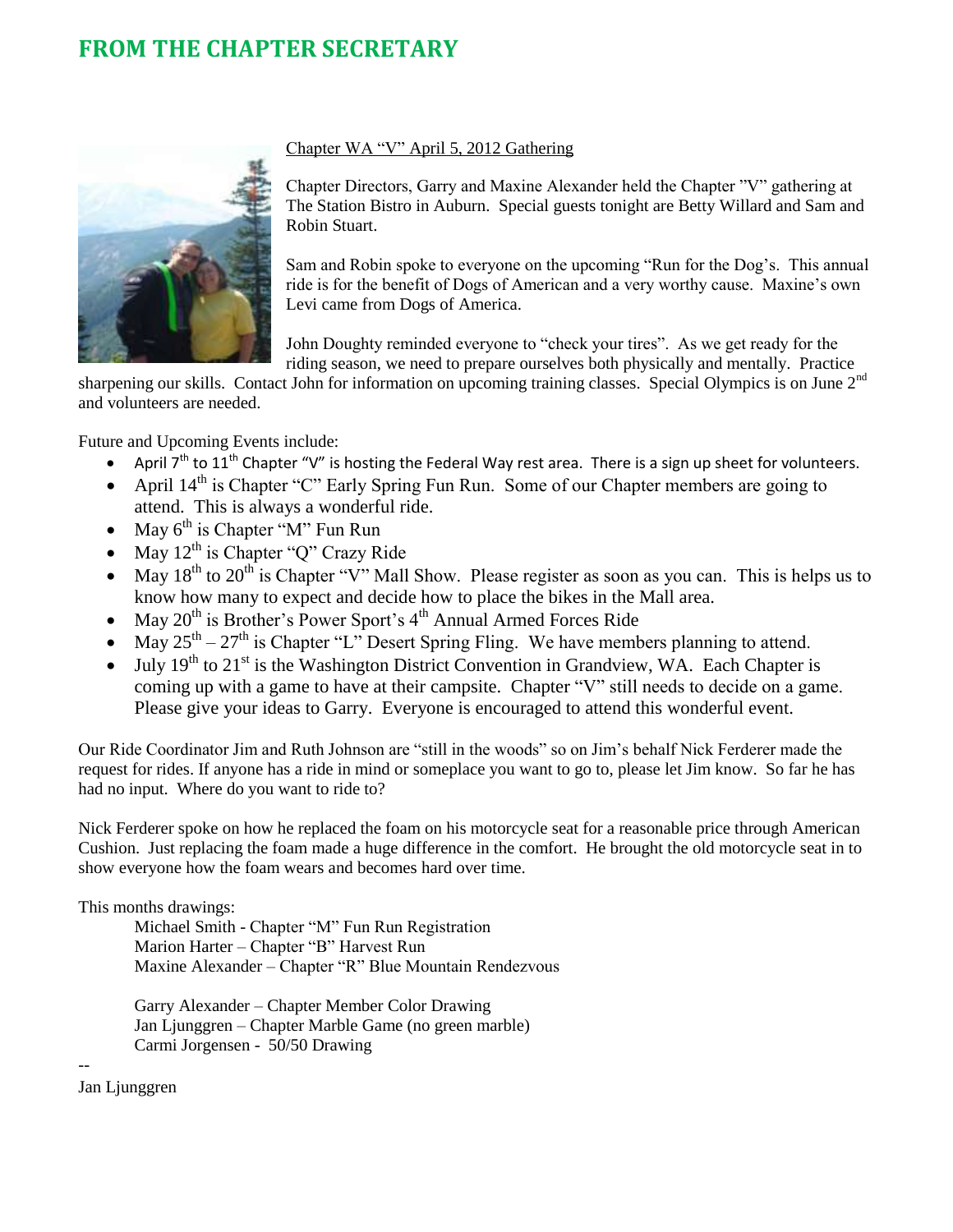## **FROM THE CHAPTER NEWSLETTER EDITORS**





 May is noted for the month of flowers after April showers. Let's hope for a little more sunshine this month. and a lot more activity within our chapter. With more activity there should be more reporting to the editor with some good stories. (I'll keep typewriter warmed up) Without new articles how do we hide (your) the mystery membership number, it's worth a dinner at the current month.

We have three less marbles in the marble bag. Good luck.

Don't forget, the last Saturday of the month. (it would help before the last day)

Keep the articles coming? (And READ them)

Ken/Marion

# Recipe Corner:

#### **Sweet & sour Chicken** This is super good, just ask Ken & Terri

 1/4 C Soy Sauce 1/4 C Pineapple Juice 2 Tbl Brown Sugar 1 Tbl red wine vinegar 2 tsp cornstarch 1 tsp powdered ginger (or fresh ginger finely chopped) 1 clove garlic chopped fine

Rinse chicken and pat dry.

 Use a small amount of oil. Sear chicken thighs skin side down until golden brown. Remove chicken from skillet and set aside for later use. In same skillet use drippings from seared chicken combine all ingredients ,heat to boiling, reduce heat and simmer for 2 minutes. Add chicken , cover and simmer, for 25-35 minutes. stirring occasionally until chicken reaches internal temp 180 deg at the deepest part of thigh or breast. Serve with hot rice.(optional)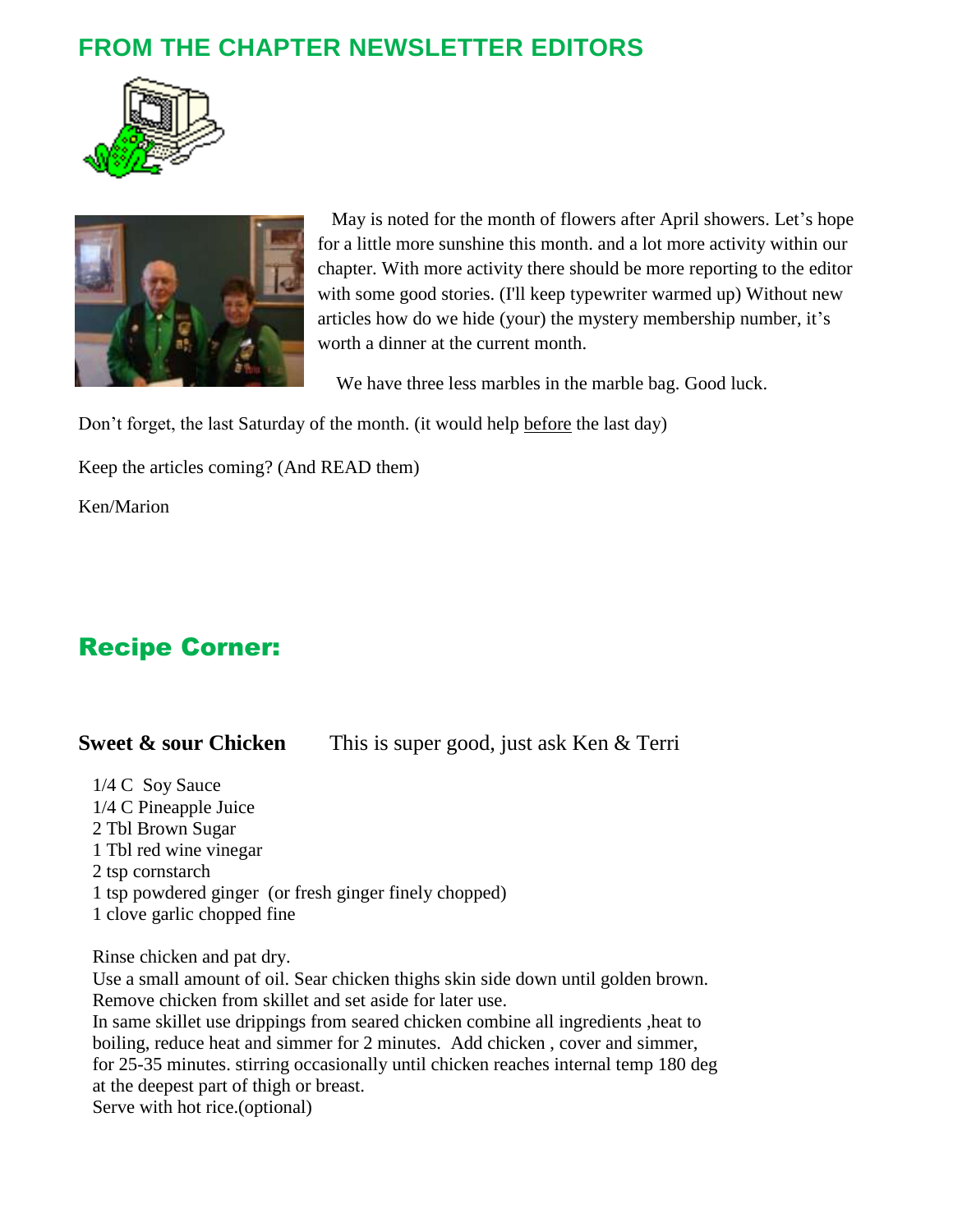## **CHAPTER BIRTHDAYS CHAPTER ANNIVERSARYS**





**SANDARA CONTRACTO** 

Cory Evons  $-5^{\text{th}}$ <br>Neena Stoner  $-10^{\text{th}}$ Johnny Vallely

<sup>th</sup> Joe & Patti Diambri – 7<sup>th</sup> Doug & Sally Lyon – 17<sup>th</sup>

#### **Did You Know**

Unusual Customs in May

- 1<sup>st</sup> May Labor Day
- 1 st May May Day
- $5<sup>th</sup>$  May 1930 Amy Johnson was the first woman to fly solo from England to Australia
- $6<sup>th</sup>$  May 1954 Roger Bannister ran the mile in less than four minutes
- 8<sup>th</sup> May 1945 VE (Victory in Europe) Day
- 9<sup>th</sup> May 1671 Captain Blood attempted to steal the Crown Jewels
- $10<sup>th</sup>$  May 1994 Nelson Mandela Became the President of South Africa
- $12<sup>th</sup>$  May 1820 Florence Nightingale was born
- $18<sup>th</sup>$  May 1991 Helen Sharman became the first British woman in space
- $28<sup>th</sup>$  May 1908 Ian Fleming, author of the James Bond books was born
- $29<sup>th</sup>$  May 1953 Edmond Hillary and Tenzing Norgay reached the summit of Everest
- $30<sup>th</sup>$  May 1431 Joan of Arc was burned at the stake
- $30<sup>th</sup>$  May 542 Death of King Arthur